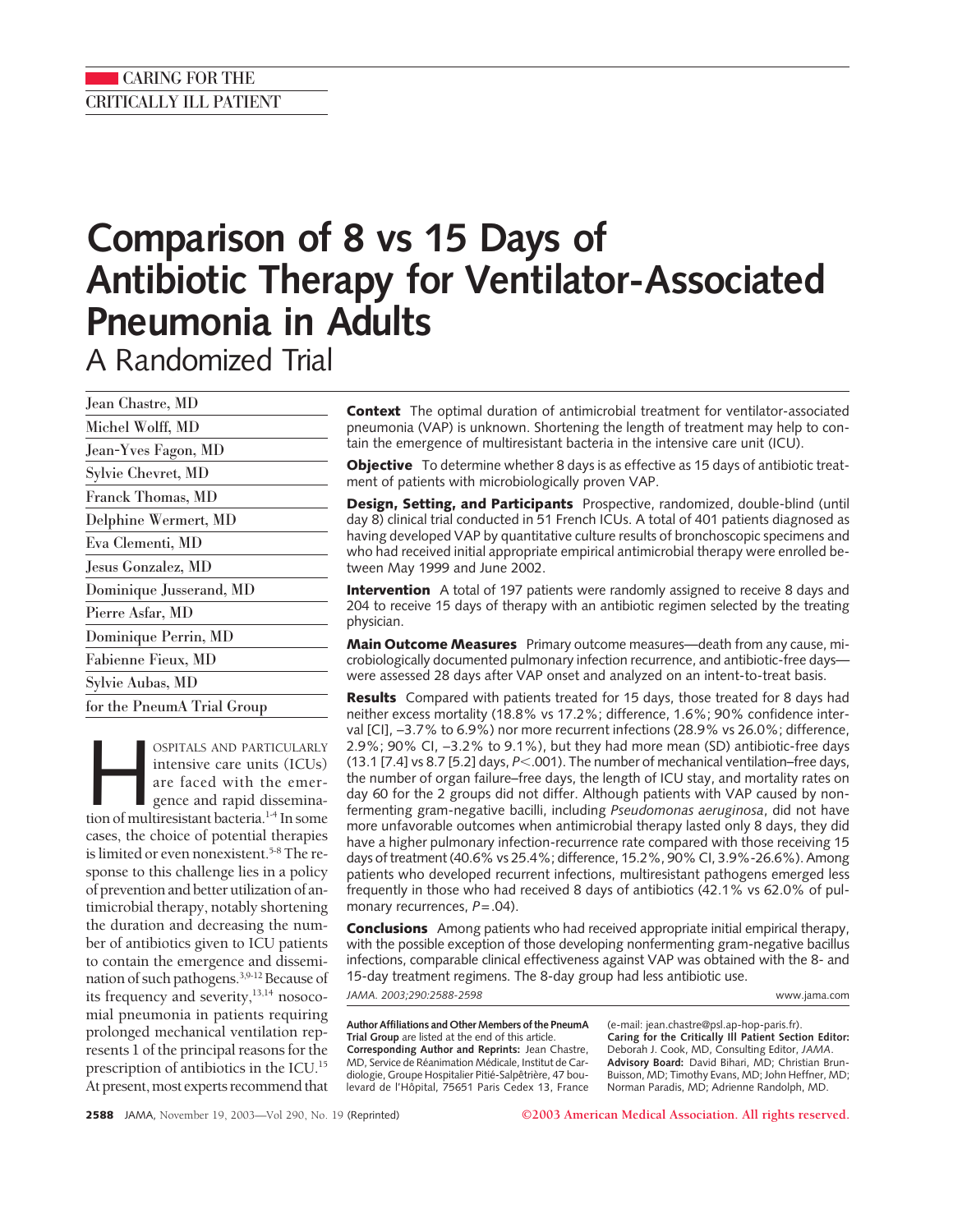treatment of ventilator-associated pneumonia (VAP) last 14 to 21 days in most cases, even though these recommendations remain largely empirical, primarily because of an absence of prospective randomized controlled studies specifically devoted to this issue.<sup>16,17</sup> This recommendation is justified, in theory, by the high risk of infection relapse after a shorter duration of antibiotic administration. The risk is probably low for bacteria considered highly susceptible to antimicrobial agents, such as methicillinsusceptible *Staphylococcus aureus* or *Haemophilus influenzae*, but might be high for certain species, especially *Pseudomonas aeruginosa*, which is particularly difficult to eradicate from the respiratory tract.<sup>18,19</sup> Thus, at present, a short-term regimen is rarely prescribed, despite the potential major advantages it could have in terms of bacterial ecology and prevention of the emergence of multiresistant strains in the ICU.

Results obtained with various antibiotic strategies investigated in patients with VAP are difficult to assess because the diagnosis of pulmonary infection in this setting is difficult; thus, the populations studied are often ill defined, including patients with various lower respiratory tract infections, ranging from tracheobronchitis to severe pneumonia.16,17 The use of invasive diagnostic techniques, such as fiberoptic bronchoscopy, coupled with quantitative cultures of distal pulmonary secretions obtained with a protected specimen brush, bronchoalveolar lavage, or both, might more precisely identify patients with VAP and more accurately select patients for inclusion in clinical trials.<sup>20-22</sup> We therefore undertook a randomized trial to compare the outcomes of therapy with an 8-day or 15-day antibiotic regimen for a well-defined group of ICU patients who had developed VAP, as confirmed by quantitative culture results of bronchoscopic specimens.

# **METHODS Study Design and Organization**

This randomized, double-blind (until day 8) trial was performed on 2 parallel groups in 51 ICUs in France (**FIGURE 1**). The protocol was approved by the Comité Consultatif de Protection des Personnes dans la Recherche Biomédicale of Hôpital Saint-Louis, Paris, France, in May 1999. All patients or their relatives gave written informed consent before enrollment.

# **Patients**

The ICU patients who were intubated and had received mechanical ventilation for at least 48 hours were eligible for the study if they met all the following criteria: (1) older than 18 years; (2) clinical suspicion of VAP, defined by a new and persistent infiltrate on chest radiography associated with at least 1 of the following: purulent tracheal secretions, temperature of 38.3°C or higher, and a leukocyte count higher than 10000/µL (for patients experiencing acute respiratory distress syndrome and for whom it was difficult to demonstrate deterioration of radiologic images, at least 1 of the 3 preceding criteria sufficed for inclusion); (3) positive quantitative cultures of distal pulmonary secretion samples, obtained by fiberoptic bronchoscopy, of bronchoalveolar lavage fluid (significant threshold  $\geq$ 10<sup>4</sup> colony-forming units/mL), or with a protected specimen brush or catheter (significant threshold  $\geq 10^3$  colonyforming units/mL)<sup>23</sup>; and (4) instigation within the 24 hours following bronchoscopy of appropriate empirical antibiotic therapy directed against the microorganism(s) responsible for the pulmonary infection, as determined by their susceptibility patterns.<sup>24</sup>

Patients were excluded if they (1) were pregnant; (2) were enrolled in another trial; (3) had little chance of survival, as defined by a Simplified Acute Physiology Score (SAPS II) of more than 65 points; (4) had neutropenia (leukocyte counts  $\langle 1000/\mu L \rangle$  or neutrophils  $<$ 500/µL); (5) had concomitant acquired immunodeficiency syndrome (stage 3 according to the Centers for Disease Control and Prevention 1993 classification); (6) had received immunosuppressants or long-term corticosteroid therapy ( $\geq$ 0.5 mg/kg per day for

**Figure 1.** Patient Flow Diagram



DNR indicates do not resuscitate; SAPS II, Simplified Acute Physiologic Score II.

 $>1$  month); (7) had a concomitant extrapulmonary infection diagnosed between days 1 and 3 that required prolonged  $(>8$  days) antimicrobial treatment; or (8) their attending physician declined to use full life support. Patients who had early onset pneumonia (within the first 5 days of mechanical ventilation) and no antimicrobial therapy during the 15 days preceding infection were also excluded because the causative pathogens in such a setting are usually highly sensitive to antibiotics.16,25

## **Randomization**

Patients were randomly assigned to receive antibiotics for 8 or 15 days 3 days after the bronchoscopy, as soon as it was possible to verify that the inclusion or exclusion criteria had been met and that the pathogens isolated at significant concentrations by quantitative cultures of bronchoscopic specimens were appropriately covered by the initial empirical antibiotic regimen selected

**©2003 American Medical Association. All rights reserved.** (Reprinted) JAMA, November 19, 2003—Vol 290, No. 19 **2589**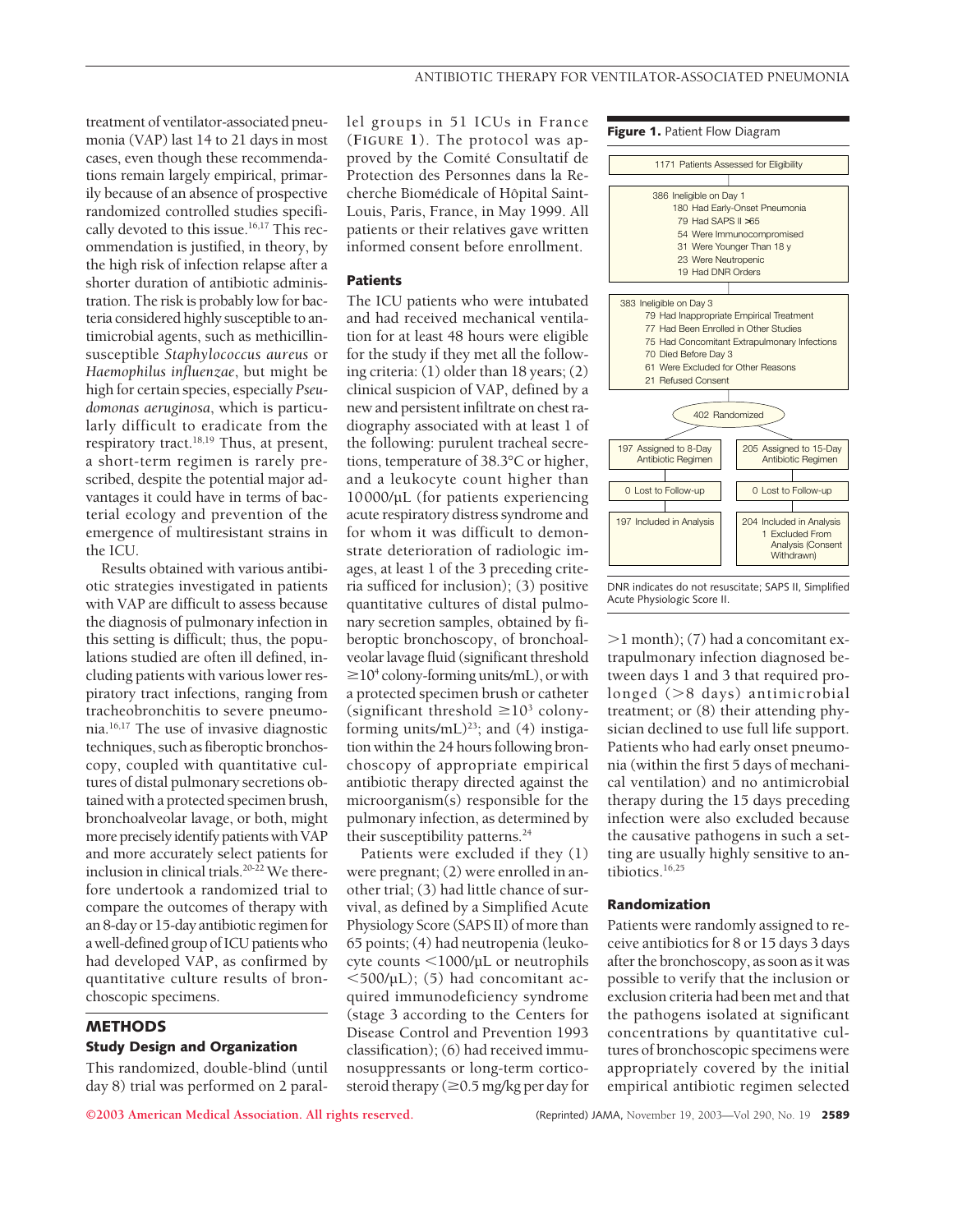on day 1 (defined as the day of bronchoscopy), based on the results of antibiograms. Randomization was performed centrally, using an interactive voice system, and stratified by center in blocks of 4 according to a computergenerated random-number table. In order not to influence antibiotic prescriptions, the randomization assignment was not communicated to the investigators until day 8; thus, all patients, medical and nursing staffs, and pharmacists remained blinded until then. On that day, investigators had to telephone the randomization center to receive the treatment assignment by fax. If this call was not made before 3 PM, a fax was automatically sent by the randomization center to remind the investigator to call.

## **Antibiotic Treatments**

Drug selection was left to the discretion of the treating physicians, including any adaptation considered necessary as a function of the definitive microbiologic results identifying the pathogen(s) and its susceptibility patterns. Nevertheless, it was specified in the protocol that the initial empirical antibiotic regimen (ie, before the susceptibility patterns of the responsible microorganisms were known) should preferably combine at least an aminoglycoside or a fluoroquinolone and a broadspectrum betalactam antimicrobial agent, unless the microorganism(s) was not considered to be sensitive to these classes or a contraindication to their use was present, as recommended by the American Thoracic Society.16 Investigators were strongly encouraged to convert this initial regimen into a narrowspectrum therapy, based on culture results, which in all cases were obtained within 48 to 72 hours after bronchoscopy. All antibiotics were withdrawn, either at the end of day 8 or day 15, according to the randomization assignment, except those prescribed for a documented pulmonary infection recurrence before that day or for an infection predating VAP, when its total duration of treatment was considered insufficient, for example, endocarditis.

In that situation, only the antibiotics prescribed before inclusion were continued and those prescribed for the VAP episode were stopped.

## **Baseline Assessment and Data Collection**

At admission to the ICU, we recorded each patient's age, sex, preexisting comorbidities, severity of underlying medical condition(s) stratified according to the criteria of McCabe and Jackson,<sup>26</sup> admission categories, SAPS II,<sup>27</sup> Sepsisrelated Organ Failure Assessment (SOFA) score,<sup>28</sup> the organ dysfunction and/or infection (ODIN) score (range, 0-7, according to the presence or absence of cardiovascular, respiratory, renal, hepatic, hematologic and/or neurologic dysfunctions and/or infection)29; and the primary reason for initiating mechanical ventilation (**TABLE 1)**.

The following baseline variables were recorded before randomization (**TABLE 2**): numbers and types of microorganisms responsible for pneumonia (only those recovered at significant concentrations from bronchoscopic specimens were considered to be responsible for pulmonary infection); duration of prior mechanical ventilation; use of any antibiotics before VAP onset; SAPS II; ODIN score; SOFA score; temperature; leukocyte count; ratio of the partial pressure of arterial oxygen to the fraction of inspired oxygen  $(PaO<sub>2</sub>$ / FIO2); radiologic score (range, 0-12 according to the density of pulmonary infiltrate[s])<sup>13</sup>; bacteremia; presence of shock, defined as systolic arterial pressure lower than 90 mm Hg with signs of peripheral hypoperfusion or need for continuous infusion of vasopressor or inotropic agents<sup>30</sup>; and presence of the acute respiratory distress syndrome, defined as a generalized pulmonary infiltrate,  $PaO<sub>2</sub>/FIO<sub>2</sub>$  less than 200, and the absence of clinical evidence of left atrial hypertension.<sup>31</sup>

## **Follow-up and Definitions**

The following data were recorded daily during the 28-day period after the initial bronchoscopy: temperature; leukocyte counts; PaO<sub>2</sub>/FIO<sub>2</sub>; presence or absence of purulent tracheal secretions; patient's mechanical ventilation status; vital signs; and ODIN score. The SOFA and radiologic scores were determined again on days 3, 7, 14, 21, and 28. Extreme vigilance for pneumonia recurrence was maintained throughout the study to detect any possible relapse or new episode of pulmonary infection, and fiberoptic bronchoscopy was performed before the introduction of any new antibiotics as soon as a patient became febrile, had purulent tracheal secretions, a new pulmonary infiltrate developed, or an existing infiltrate progressed. Distal pulmonary secretions were also collected bronchoscopically when unexplained hemodynamic instability required higher vasopressor doses (>30%) or their introduction; in the case of unexplained deterioration of blood gases, with a PaO<sub>2</sub>/FIO<sub>2</sub> decrease of more than 30%; or when an intercurrent event imposed an urgent change of antibiotic therapy, regardless of the reason. Any antibiotic use was recorded daily until day 28. In addition, the patient's status at discharge from the hospital and 60 days after bronchoscopy was recorded.

Patients were considered to have microbiologically documented recurrent pulmonary infection when at least 1 bacterial species grew at a significant concentration from samples collected during a second bronchoscopy. Recurrence was considered a relapse if at least 1 of the initial causative bacterial strains (ie, same genus, species, and serotype when available) grew at a significant concentration from a second distal sample; otherwise, it was considered to be a superinfection. Multiresistant bacteria were defined as 1 of the following: ticarcillin-resistant *P aeruginosa*, *Acinetobacter baumannii,* or *Stenotrophomonas maltophilia*; extendedspectrum betalactamase-producing Enterobacteriaceae; and methicillinresistant *S aureus*. We calculated the number of antibiotic-free days as the number of days during the 28 days after living patients had been randomized and had not received any antibi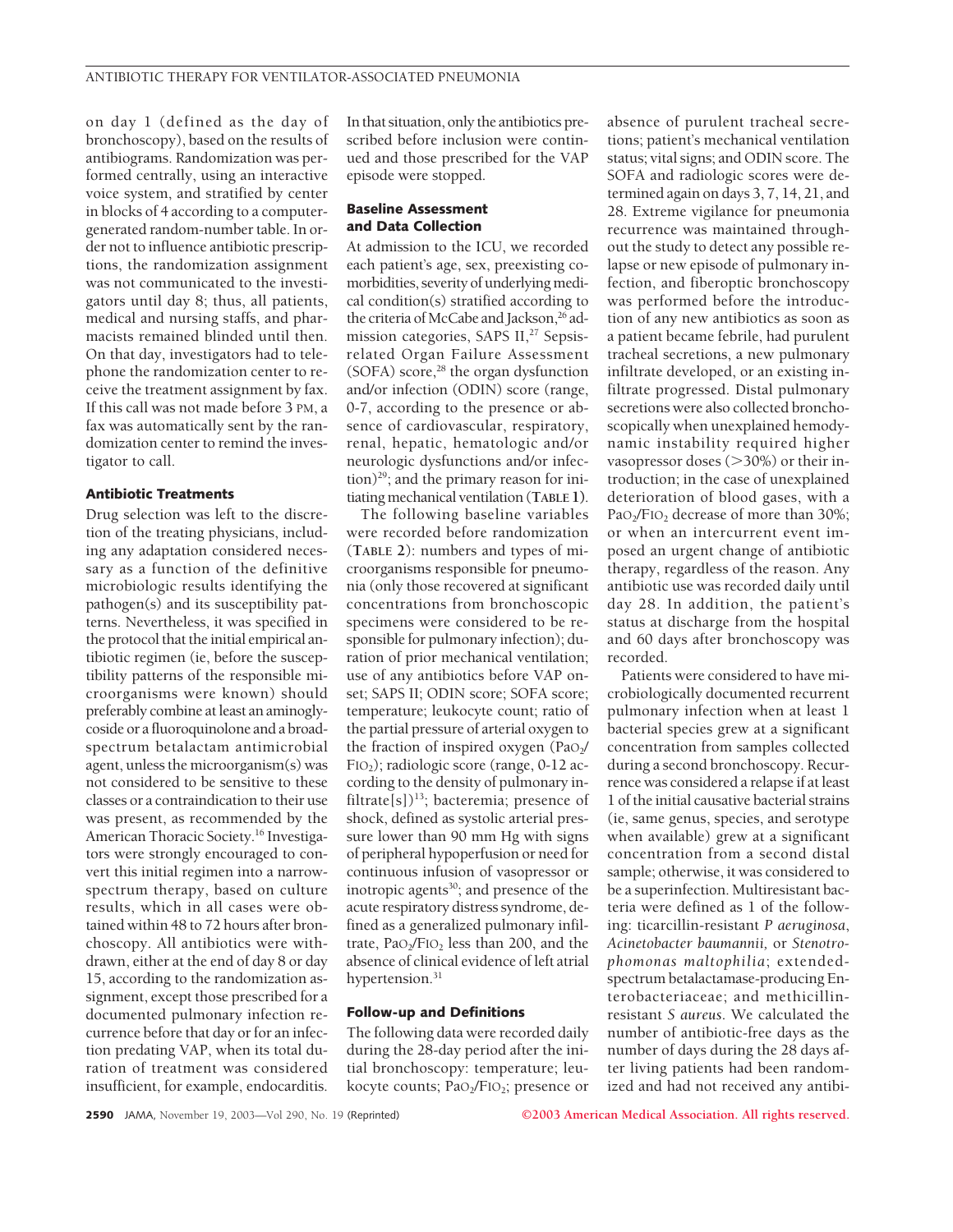otic.32 Using the same method, we determined the number of mechanical ventilation–free days and the number of organ failure–free days, as defined by the ODIN score.

## **Outcome Measures**

The primary outcome measures were death from any cause; microbiologically documented pulmonary infection recurrence, defined using the same microbiologic criteria as those that led to patient inclusion in the trial; and antibiotic-free days, all of which were assessed 28 days after the first bronchoscopy for suspected VAP onset.

Secondary outcome measures were the number of mechanical ventilation– free days; the number of organ failure– free days; the evolution of the 6 parameters comprising the SOFA and the ODIN scores from day 1 to day 28; the evolution of signs and symptoms potentially linked to pulmonary infection, including fever, leukocyte counts,  $PaO<sub>2</sub>/FIO<sub>2</sub>$  and radiologic score; the length of stay in the ICU; the rate of unfavorable outcomes, defined as death, infection recurrence, or prescription of a new antibiotic for any reason provided that this new treatment lasted longer than 48 hours; mortality at day 60; in-hospital mortality; and the percentage of emerging multiresistant bacteria during the ICU stay, as assessed by microbiologic examination of all bronchoscopic samples collected for pulmonary infection recurrence.

## **Statistical Analyses**

The trial was designed to demonstrate the noninferiority of the 8-day vs the 15-day regimen in terms of death and pulmonary infection recurrence rates, and its superiority in terms of antibiotic use, as assessed by the number of days alive and antibiotic-free. Owing to the objective of noninferiority for the first 2 end points and to potentially include fewer patients and shorten the duration of the trial, a repeated 1-sided,  $100\times(1-\alpha)$ –percent confidence interval (CI) approach was used for planning and monitoring the study, with the  $\alpha$  risk being set at 10%.<sup>33</sup> To test for

**Table 1.** Admission Characteristics of the Study Patients as a Function of the Duration of Antibiotic Administration\*

| Characteristic                                                                          | 8-Day Regimen<br>$(n = 197)$ | 15-Day Regimen<br>$(n = 204)$ |
|-----------------------------------------------------------------------------------------|------------------------------|-------------------------------|
| Age, mean (SD), y                                                                       | 60 (17)                      | 61(17)                        |
| Men, No. (%)+                                                                           | 151 (76.6)                   | 138 (67.6)                    |
| McCabe and Jackson <sup>26</sup> classification, No. (%)<br>Nonfatal underlying disease | 117 (59.4)                   | 132 (64.7)                    |
| Ultimately fatal underlying disease                                                     | 63 (32)                      | 61 (29.9)                     |
| Rapidly fatal underlying disease                                                        | 17(8.6)                      | 11(5.4)                       |
| Admission category, No. (%)<br>Medical                                                  | 137 (69.5)                   | 128 (62.7)                    |
| Emergency surgery                                                                       | 41 (20.8)                    | 53 (26.0)                     |
| Elective surgery                                                                        | 19(9.6)                      | 23 (11.3)                     |
| Origin, No. (%)<br>Home                                                                 | 75 (38.1)                    | 76 (37.3)                     |
| Medical or surgical department                                                          | 49 (24.9)                    | 56 (27.5)                     |
| Other ICU                                                                               | 73 (37.1)                    | 72 (35.3)                     |
| Diagnostic score, mean (SD)‡<br><b>SAPS II</b>                                          | 45 (15)                      | 45 (15)                       |
| <b>SOFA</b>                                                                             | 7.3(4.0)                     | 7.4 (4.0)                     |
| <b>ODIN</b>                                                                             | 2.3(1.2)                     | 2.3(1.1)                      |
| Reason for mechanical ventilation, No. (%)<br>Cardiovascular failure                    | 24 (12.2)                    | 20(9.8)                       |
| Acute respiratory failure                                                               | 94 (47.7)                    | 101 (49.5)                    |
| Trauma                                                                                  | 11(5.6)                      | 15(7.4)                       |
| Neurologic failure                                                                      | 39 (19.8)                    | 39 (19.1)                     |
| Sepsis                                                                                  | 15(7.6)                      | 16(7.8)                       |
| Miscellaneous                                                                           | 14(7.1)                      | 13(6.4)                       |
|                                                                                         |                              |                               |

Abbreviations: ICU, intensive care unit; ODIN, organ dysfunction and/or infection, SAPS II, Simplified Acute Physiologic Score II; SOFA, Sepsis-related Organ Failure Assessment.

\*Percentages may not sum to 100 because of rounding. †*P* = .046. There were no significant differences between the groups with respect to any other characteristic.

‡Higher values indicate greater severity for all scores.

#### **Table 2.** Baseline Characteristics of the Study Patients as a Function of the Duration of Antibiotic Administration<sup>\*</sup>

| Characteristic                                        | 8-Day Regimen<br>$(n = 197)$ | 15-Day Regimen<br>$(n = 204)$ |
|-------------------------------------------------------|------------------------------|-------------------------------|
| MV duration before VAP onset, mean (SD), d            | 13.4 (11.2)                  | 13.8 (14.9)                   |
| Antimicrobial therapy 15 days before VAP              | 167 (84.8)                   | 170 (83.3)                    |
| Diagnostic score, mean (SD)<br><b>SAPS II</b>         | 40 (11)                      | 39(11)                        |
| <b>ODIN</b>                                           | 1.7(0.9)                     | 1.7(0.8)                      |
| <b>SOFA</b>                                           | 6.4(3.6)                     | 6.2(3.5)                      |
| Organ/system failure+<br>Respiratory                  | 111 (56.3)                   | 111 (54.4)                    |
| Cardiovascular                                        | 49 (24.9)                    | 49 (24.0)                     |
| Renal                                                 | 23 (11.7)                    | 28 (13.7)                     |
| Central nervous                                       | 47 (23.9)                    | 35(17.2)                      |
| Hepatic                                               | 10(5.1)                      | 7(3.4)                        |
| Coaqulation                                           | 7(3.6)                       | 7(3.4)                        |
| Temperature, °C, mean (SD)                            | 38.6(1.1)                    | 38.6(0.9)                     |
| Leukocyte count, mean (SD), µL                        | 15 460 (7150)                | 15 509 (6760)                 |
| Pao <sub>2</sub> /Fio <sub>2</sub> , mean (SD), mm Hg | 196 (82)                     | 201 (85)                      |
| Radiologic score, mean (SD)                           | 5.4(2.5)                     | 5.5(2.4)                      |
| Bacteremia                                            | 14(7.1)                      | 14 (6.9)                      |
| Shock                                                 | 66 (33.5)                    | 73 (35.8)                     |
| Acute respiratory distress syndrome                   | 51 (25.9)                    | 42 (20.6)                     |
|                                                       |                              |                               |

Abbreviations: MV, mechanical ventilation; ODIN, organ dysfunction and/or infection; PaO<sub>2</sub>/FIO<sub>2</sub>, the ratio of arterial oxygen partial pressure to the fraction of inspired oxygen; SAPS II, Simplified Acute Physiologic Score; SOFA, Sepsis-related Organ Failure Assessment; VAP, ventilator-associated pneumonia.

\*Data are presented as No. (%) unless otherwise indicated, and percentages may not sum to 100 because of rounding. †Organ/system failure was deemed present when the corresponding SOFA score was 2.

**©2003 American Medical Association. All rights reserved.** (Reprinted) JAMA, November 19, 2003—Vol 290, No. 19 **2591**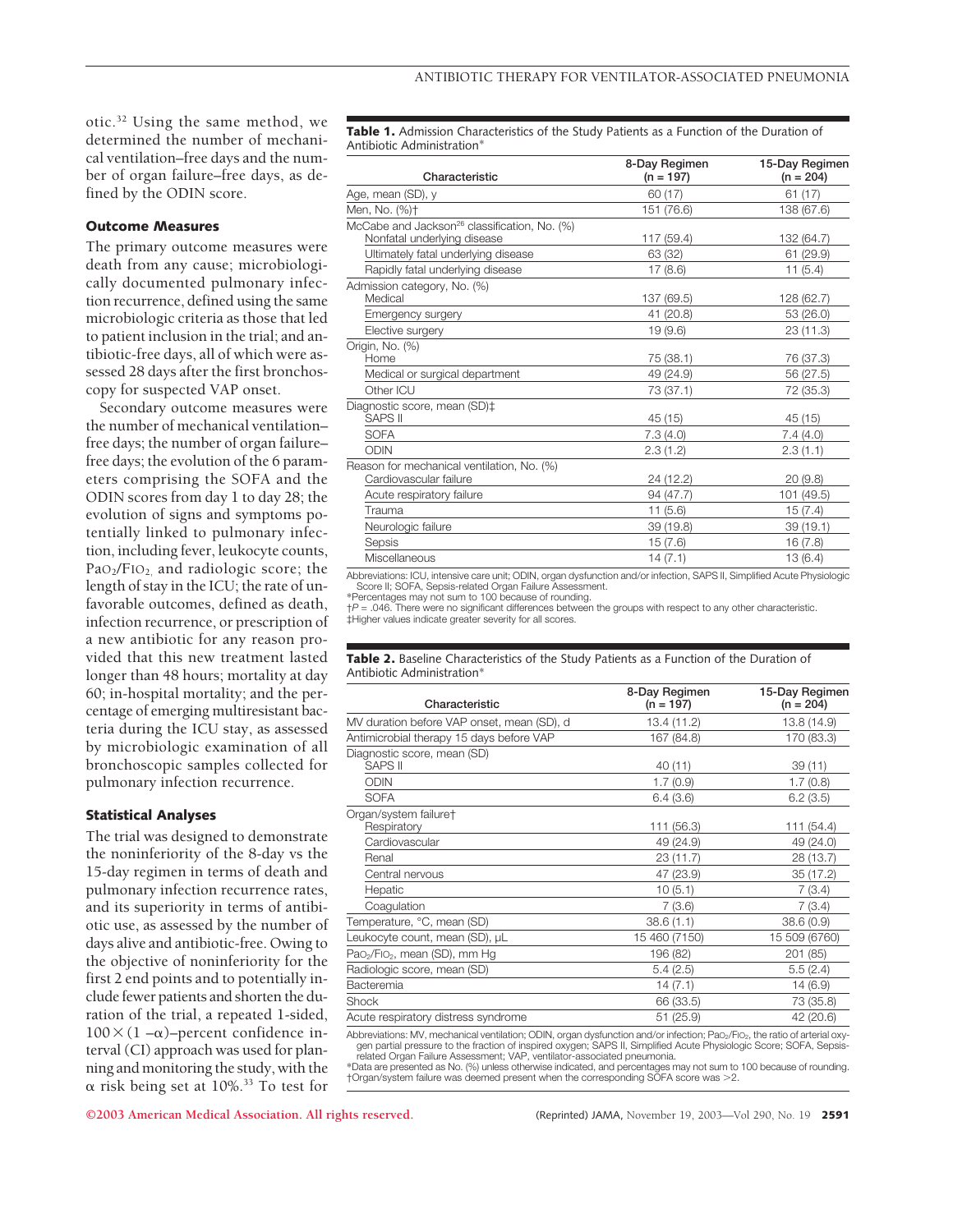noninferiority with an  $\alpha$  risk of 10%, 200 patients were required for each group to achieve a power of 90% to exclude a 10% difference between the 2 groups, assuming respective death and recurrent pulmonary infection rates of 40% and 25% for the 15-day regimen. This sample was also sufficiently large to ensure the detection of a 20% lower mean number of antibiotic-free days for patients assigned to the 8-day regimen, assuming a mean (SD) of 10 (5) antibiotic-free days for the group treated for 15 days ( $\alpha$ =.05,  $\beta$ =.02). Thus, in this noninferiority trial, using 90% CIs around the estimate of effect, criteria are met for noninferiority if the upper limit of the CI is less than 10% (the prespecified clinically acceptable difference,  $\delta$ ) for mortality and pulmonary infection recurrence.

Statistical analysis was based on the intention-to-treat principle. SAS 8.2 software (SAS Inc, Cary, NC) was used for statistical analyses. Each of the 4 planned interim analyses was conducted after the inclusion of 100 consecutive patients. At each analysis, repeated 1-sided 90% CIs were calculated for the percentage point differences between death and pulmonary infectionrecurrence rates for patients treated with 8 or 15 days of antibiotics, according to the method described by Jennison and Turnbull<sup>34</sup> and Fleming et al.<sup>35</sup> Conversely, the difference in the numbers of antibiotic-free days between the 2 randomized groups was analyzed using the nonparametric Wilcoxon test and calculation of 95% CIs for the mean difference between the groups. The independent Main End Point and Safety

**Table 3.** Etiology of Ventilator-Associated Pneumonia Documented Microbiologically on Bronchoscopic Specimens From Patients as a Function of Duration of Antibiotic Administration<sup>\*</sup>

| No. (%) of Pathogens         |                               |  |
|------------------------------|-------------------------------|--|
| 8-Day Regimen<br>$(n = 316)$ | 15-Day Regimen<br>$(n = 317)$ |  |
| 169 (53.5)                   | 189 (59.6)                    |  |
| 58 (18.4)                    | 62 (19.6)                     |  |
| 8(2.5)                       | 3(0.9)                        |  |
| 2(0.6)                       | 3(0.9)                        |  |
| 24(7.6)                      | 34 (10.7)                     |  |
| 13(4.1)                      | 11(3.5)                       |  |
| 10(3.2)                      | 14(4.4)                       |  |
| 11(3.5)                      | 5(1.6)                        |  |
| 7(2.2)                       | 13(4.1)                       |  |
| 2(0.6)                       | 10(3.2)                       |  |
| 1(0.3)                       | 4(1.3)                        |  |
| 1(0.3)                       | 1(0.3)                        |  |
| 24(7.6)                      | 21(6.6)                       |  |
| 2(0.6)                       | 2(0.6)                        |  |
| 6(1.9)                       | 6(1.9)                        |  |
| 141 (44.6)                   | 126 (39.7)                    |  |
| 43 (13.6)                    | 37(11.7)                      |  |
| 22(7)                        | 23(7.3)                       |  |
| 12(3.8)                      | 10(3.2)                       |  |
| 44 (13.9)                    | 40 (12.6)                     |  |
| 13(4.1)                      | 14(4.4)                       |  |
| 7(2.2)                       | 2(0.6)                        |  |
| 6(1.9)                       | 2(0.6)                        |  |
|                              |                               |  |

Abbreviations: MRSA, methicillin-resistant *S aureus*; MSSA, methicillin-susceptible *Staphylococcus aureus*. \*Organisms shown are those isolated at significant concentrations from quantitative cultures of protected specimen brush (≥103 colony-forming units/mL), protected telescoping catheter (≥103 colony-forming units/mL), and/or<br>bronchoalveolar lavage (≥104 colony-forming units/mL) 23 samples. Not all percentages sum to 100 because of rounding.

Monitoring Committee met after each of the planned 4 interim analyses to decide whether the study should be continued or stopped. A decision to stop the trial could be made if and only if (1) the upper limit of the CI was less than 10% for the 2 primary end points used to evaluate noninferiority—ie, mortality and pulmonary infection recurrence and (2) the superiority of the 8-day vs 15-day regimen on the number of antibiotic-free days was demonstrated, on the basis of a significance level defined as  $\alpha$  risk/4 or less, using a conventional  $\alpha$  risk for comparative studies of 5%.

To define further the prognostic importance of duration of antimicrobial therapy and other baseline variables, logistic regression analysis was applied to the outcomes of death and pulmonary infection recurrence. The consistency of treatment effects within each center or key baseline characteristics, such as the type of responsible microorganism (segregating between nonfermenting gram-negative bacilli [ie, *P aeruginosa*, *A baumannii*, and *S maltophilia*]), methicillin-resistant *S aureus*, and other pathogens), was evaluated using the Gail and Simon test.36 Cumulative-event curves were estimated with the Kaplan-Meier method. Statistical analyses of secondary end points were based on the use of conventional 1-sided 90% CIs.

Baseline characteristics of patients were compared with the unpaired *t* test or the Wilcoxon rank sum test for continuous variables, depending on their distributions. Percentage differences were compared with the Fisher exact test (or the  $\chi^2$  test, when appropriate).

# **RESULTS**

# **Characteristics of the Patients**

A total of 402 patients were enrolled in the study between May 1999 and June 2002; one subsequently withdrew his consent to receive a randomly assigned treatment and for use of his data, leaving 401 patients: 197 in the 8-day group and 204 in the 15-day group (Figure 1). The clinical characteristics of these 401 patients at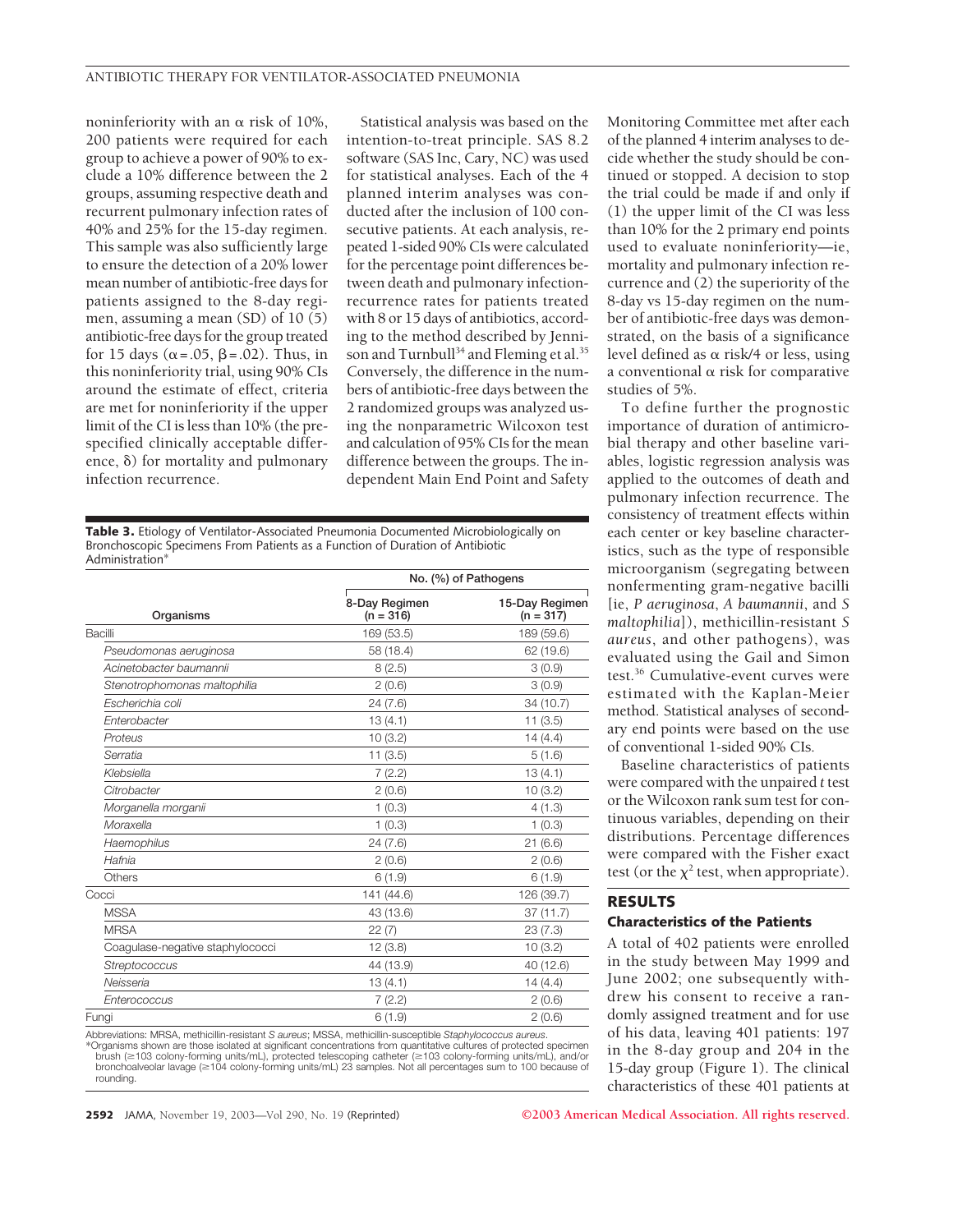admission (Table 1) and at baseline (Table 2) were similar, except that the percentage of female patients was slightly but significantly higher (*P*=.046) for the group receiving 15 days of antibiotics (Table 1).

Microorganisms considered responsible for VAP are listed in **TABLE 3**. Nonfermenting Gram-negative bacilli and methicillin-resistant *S aureus* were isolated, respectively, from 64 (32.5%) and 22 (11.2%) potentially polymicrobial episodes that were treated with 8 days of antibiotics compared with 63 (30.9%) and 23 (11.3%) infections that were treated with a 15-day regimen (*P*=.67 and *P*=.99, respectively).

No statistically significant betweengroup differences were found among the agents used during the first 8 days of the study. A regimen combining an aminoglycoside or a fluoroquinolone plus a betalactam was prescribed on day 1 to 179 (90.9%) of 197 patients in the 8-day group compared with 187 (91.7%) of 204 patients in the 15-day group (*P*=.86); on day 8, those values were 63 (32.8%) of 192 in the 8-day group and 63 (39.2%) of 199 in the 15 day group (*P*=.21). Thirty-nine percent of patients in the 8-day group and 37% in the 15-day group received vancomycin on the first day of the study  $(P=.61)$ .

# **Primary Outcomes**

Twenty-eight days after VAP onset, 37 (18.8%) of 197 patients in the 8-day group and 35 (17.2%) of 204 patients in the 15-day group had died (**TABLE 4**). The absolute difference was 1.6%, with the 90% CI for the between-group difference ranging from −3.7% to 6.9%. Repeated bronchoscopic specimens for clinically suspected recurrence or other reasons were obtained from 120 patients (60.9%) in the 8-day group (for a total of 188 bronchoscopies) and 93 patients (45.6%) in the 15-day group (for a total of 158 bronchoscopies; *P*=.003).

Based on quantitative culture results, the microbiologically documented pulmonary infection-recurrence rate was 28.9% of patients receiving the 8-day regimen and 26% of those taking antibiotics for 15 days, with an absolute difference of 2.9% (90% CI, −3.2% to 9.1%; Table 4). Thus, the noninferiority of the 8-day regimen was retained. The percentages of pulmonary infection recurrences considered to be relapses were similar for the 2 groups (16.8% among the 8-day vs 11.3% among the 15-day regimen groups [absolute difference, 5.5%; 90% CI, 0.7%-10.3%]), as were the percentages of those considered to be superinfections (19.8% among the 8-day vs 18.6% in the 15-day groups [absolute difference, 1.2%; 90% CI, −4.3% to 6.6%]; Table 4).

As estimated with the Kaplan-Meier method using a log-rank test, survival rates were similar (**FIGURE 2**). Also similar were the mean (SD) times to pulmonary infection recurrence: 21.6 (0.5) days for the 8-day and 22.5 (0.5) days for the 15-day treatment groups (*P*=.38); times to relapse: 23.8 (0.5) days and 24.1 (0.4) days (*P*=.12); and times to the development of superinfections: 22.8 (0.5) and 23.8 (0.5) days  $(P=.65)$ .

In contrast, the patients who received antibiotics for 8 days had significantly more mean (SD) antibioticfree days (13.1 [7.4] vs 8.7 [5.2] days, *P*.001), and significantly more broad-

**Table 4.** Primary Study Outcomes 28 Days After Bronchoscopy as a Function of Duration of Antibiotic Administration

|                                                 | No./Total (%)                |                               |                                                        |  |
|-------------------------------------------------|------------------------------|-------------------------------|--------------------------------------------------------|--|
| Event                                           | 8-Day Regimen<br>$(n = 197)$ | 15-Day Regimen<br>$(n = 204)$ | Between-Group<br><b>Risk Difference</b><br>(90% CI), % |  |
| Death from all causes*                          |                              |                               |                                                        |  |
| All patients                                    | 37/197 (18.8)                | 35/204 (17.2)                 | 1.6 $(-3.7)$ to 6.9)                                   |  |
| Nonfermenting GNB+                              | 15/64 (23.4)                 | 19/63 (30.2)                  | $-6.7$ ( $-17.5$ to 4.1)                               |  |
| <b>MRSA</b>                                     | 6/21(28.6)                   | $5/21$ (23.8)                 | 4.8 $(-13.9$ to 23.4)                                  |  |
| Other bacteria                                  | 16/112 (14.3)                | 11/120 (9.2)                  | 5.1 (-0.7 to 10.9)                                     |  |
| Pulmonary infection recurrence*<br>All patients | 57/197 (28.9)                | 53/204 (26.0)                 | $2.9$ ( $-3.2$ to $9.1$ )                              |  |
| Superinfection <sup>+</sup>                     | 39/197 (19.8)                | 38/204 (18.6)                 | 1.2 $(-4.3 \text{ to } 6.6)$                           |  |
| Relapse‡                                        | 33/197 (16.8)                | 23/204 (11.3)                 | 5.5 (0.7 to 10.3)                                      |  |
| Nonfermenting GNB+                              | 26/64 (40.6)                 | 16/63 (25.4)                  | 15.2 (3.9 to 26.6)                                     |  |
| Superinfection <sup>+</sup>                     | 13/64 (20.3)                 | 8/63 (12.7)                   | 7.6 (1.1 to 14.2)                                      |  |
| Relapse‡                                        | 21/64 (32.8)                 | 12/63 (19.0)                  | 13.8 (7.8 to 19.7)                                     |  |
| <b>MRSA</b>                                     | $7/21$ (33.3)                | 9/21(42.9)                    | $-9.5$ ( $-30.1$ to 11.1)                              |  |
| Superinfection‡                                 | 6/21(28.6)                   | $5/21$ (23.8)                 | 4.8 $(-8.8 \text{ to } 18.3)$                          |  |
| Relapse‡                                        | 3/21(14.3)                   | 4/21(19.0)                    | $-4.8$ ( $-9.9$ to 0.4)                                |  |
| Other bacteria                                  | 24/112 (21.4)                | 28/120 (23.3)                 | $-1.9$ ( $-9.5$ to 5.6)                                |  |
| Superinfection <sup>+</sup>                     | 20/112 (17.9)                | 25/120 (20.8)                 | $-3.0$ ( $-8.2$ to 2.2)                                |  |
| Relapse‡                                        | 9/112(8.0)                   | 7/120(5.8)                    | $2.2$ ( $-1.3$ to 5.7)                                 |  |
|                                                 |                              |                               | Mean Difference                                        |  |

|                                              | Mean (SD) |           | <b>Mean Difference</b><br>(95% CI), % |
|----------------------------------------------|-----------|-----------|---------------------------------------|
| No. of antibiotic-free days*<br>All patients | 13.1(7.4) | 8.7(5.2)  | $4.4$ (3.1 to 5.6)                    |
| Nonfermenting GNB+                           | 12.0(7.4) | 7.5(5.4)  | 4.5 (2.2 to 6.7)                      |
| <b>MRSA</b>                                  | 12.9(7.0) | 4.9(5.7)  | 8.0 (4.6 to 12.1)                     |
| Other bacteria                               | 13.7(7.5) | 10.0(4.6) | $3.7(2.1 \text{ to } 5.3)$            |

Abbreviations: CI, confidence interval; GNB, gram-negative bacilli; MRSA, methicillin-resistant *Staphylococcus aureus.*

The interaction between the duration of antibiotic administration and stratification for the responsible microorganism at baseline was not significant with respect to the risk of death (*P* = .41), pulmonary infection recurrence (*P* = .16), or the number of antibiotic-free days  $(P = .25)$ .

†One episode in the 8-day group and 2 in the 15-day group were polymicrobial infections with MRSA and nonfermenting GNB classified as nonfermenting GNB.

‡Patients with polymicrobial pulmonary infection recurrence were classified as having developed both superinfection<br>and relapse when 1 of the initial causative bacterial strains (ie, same genus, species, and serotype when grew at a significant concentration from a second bronchoscopic sample in addition to a microorganism that was never isolated previously.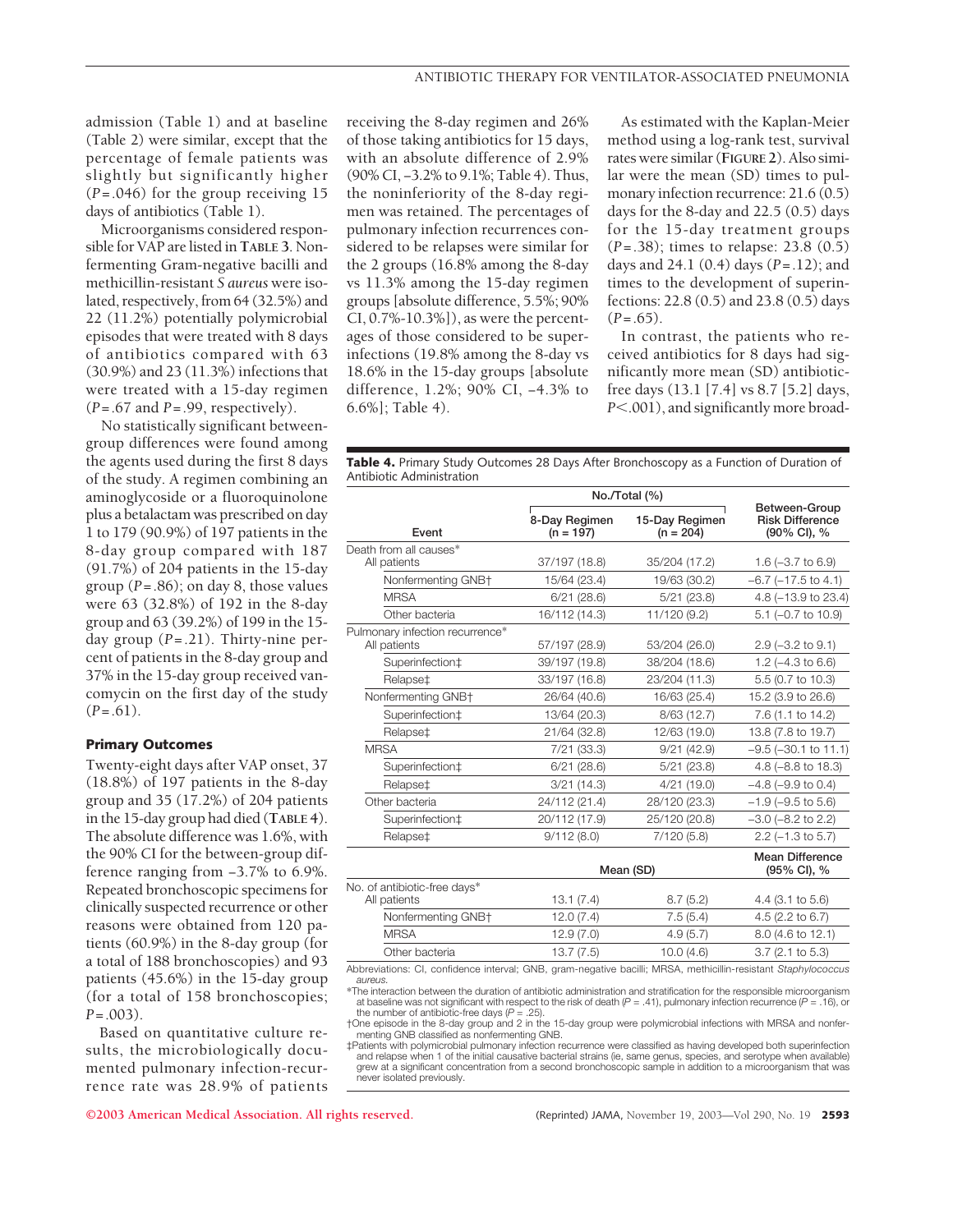spectrum (imipenem, piperacillintazobactam, ticarcillin-clavulanic acid, cefepime, cefpirome, ceftazidime, or ciprofloxacin) antibiotic-free days (18.4 [8.0] vs 15.3 [8.4] days; *P*=.01). As shown in **TABLE 5**, there were no significant differences between the 2 groups in the numbers of patients for whom antibiotics were continued after the end of the randomly assigned

regimen or the numbers of patients who received an additional course of antibiotics.

Logistic regression-based adjustment of the baseline variables listed in Tables 1 and 2 did not substantially modify these findings. The adjusted risk ratio for death of patients in the 8-day regimen vs those in the 15-day regimen was 1.2 (95% CI, 0.6-2.1) after ad-



Probability of survival is for the 60 days after ventilator-assisted pneumonia onset as a function of the duration of antibiotic administration.

| <b>Table 5.</b> Antibiotic Use as a Function of the Duration of Antibiotic Administration |                                 |                                  |                                                           |
|-------------------------------------------------------------------------------------------|---------------------------------|----------------------------------|-----------------------------------------------------------|
|                                                                                           | $No./Total$ (%)                 |                                  |                                                           |
| Event                                                                                     | 8-Day<br>Regimen<br>$(n = 197)$ | 15-Day<br>Regimen<br>$(n = 204)$ | Mean<br>Between-Group<br><b>Difference</b><br>(90% CI), % |
| Antibiotics continued after the end of treatment*                                         | 33/188 (17.6)                   |                                  | 43/183 (23.5) -6.0 (-12.8 to 0.9)                         |
| Pulmonary infection recurrence<br>before the end of treatment                             | 13 (6.9)                        |                                  | $21(11.5) -4.6(-9.5)$ to 0.4                              |
| Continuation of antibiotics predating inclusion                                           | 4(2.1)                          | 5(2.7)                           | $-0.6$ ( $-3.2$ to 2.0)                                   |
| Extrapulmonary infection                                                                  | 16 (8.5)                        | 17 (9.3)                         | $-0.8$ ( $-5.6$ to 4.1)                                   |
| Antibiotic courses introduced after the end<br>of the assigned regimen*                   |                                 | 87/188 (46.3) 81/183 (44.3)      | $2.0$ (-6.5 to 10.5)                                      |
| Pulmonary infection recurrence<br>after the end of treatment                              | 57 (30.3)                       | 50 (27.3)                        | $3.0$ (-4.7 to 10.7)                                      |
| Extrapulmonary infection proven,<br>pulmonary infection FOB excluded                      | 17 (9.0)                        | 17 (9.3)                         | $-0.3$ ( $-5.2$ to 4.7)                                   |
| Extrapulmonary infection proven,<br>pulmonary infection not FOB excluded                  | 13 (6.9)                        | 14 (7.6)                         | $-0.7$ ( $-5.2$ to 3.7)                                   |

|                                                                       | Mean (SD) |           | <b>Mean Difference</b><br>$(90\% \text{ Cl})$ , $\%$ |
|-----------------------------------------------------------------------|-----------|-----------|------------------------------------------------------|
| Antibiotic-treatment days at 28 days                                  | 12.6(6.2) | 17.1(4.9) | $-4.5$ ( $-5.4$ to $-3.6$ )                          |
| 1 to 8                                                                | 7.9(0.4)  | 7.9(0.3)  | $0.0$ (-0.1 to 0.1)                                  |
| 9 to 15                                                               | 1.3(2.3)  | 6.6(1.4)  | $-5.3$ ( $-5.6$ to $-5.0$ )                          |
| 16 to 21                                                              | 1.6(2.4)  | 1.2(2.1)  | $0.4$ (0.0 to 0.8)                                   |
| 22 to 28                                                              | 1.8(2.7)  | 1.3(2.6)  | $0.5(0.0 t_0 1.0)$                                   |
| Abbreviations: CI, confidence interval; FOB, fiberoptic bronchoscopy. |           |           |                                                      |

\*Nine and 21 patients in the 8-day and 15-day regimens, respectively, died before the end of the assigned treatment.

justment for age, sex, McCabe and Jackson classification, admission category, duration of mechanical ventilation before VAP onset, site and severity of organ/system failure based on the SOFA score at baseline, bacteremia, and type(s) of pathogens responsible for VAP. The adjusted risk ratio for recurrent pulmonary infection was 1.2 (95% CI, 0.8-2.1). No significant interactions could be established between treatment assignment and any covariate, particularly between the types of pathogens responsible for VAP and the treatment group with respect to the 3 primary outcome measures (Table 4). However, for primary infections caused by nonfermenting Gram-negative bacilli, a higher percentage of patients developed documented pulmonary infection recurrence in the 8-day group than in the 15-day group (40.6% vs 25.4%; risk difference, 15.2%; 90% CI, 3.9%- 26.6%, respectively); 21 of 26 and 12 of 16 in the respective groups experienced relapse (Table 4).

## **Secondary Outcomes**

None of the secondary outcome measures listed in **TABLE 6** or the observed changes of fever, leukocyte count, PaO<sub>2</sub>/ FIO2, or organ dysfunction and radiologic scores from day 1 through day 28 (**FIGURE 3**) differed significantly between patients in the 8-day or 15-day groups. The 2 groups also had similar mean (SD) number of days without cardiovascular failure (21.4 [9.3] vs 21.0 [9.3] days), hematologic failure (25.4 [6.3] vs 25.5 [6.0] days), hepatic failure (25.0 [6.8] vs 24.9 [6.8] days), neurologic failure (24.1 [7.5] vs 24.6 [6.9] days), and renal failure (23.8 [8.0] vs 22.6 [9.2] days). Ninety-one patients (46.2%) in the 8-day group and 89 patients (43.6%) in 15-day group had unfavorable outcomes. As reported in Table 6, none of the secondary outcome events—mortality at days 28 and 60, number of organ failure–free days, number of mechanical ventilation– free days, length of ICU stay, and unfavorable outcome rate—was higher for patients with VAP caused by nonfermenting gram-negative bacilli and

**2594** JAMA, November 19, 2003—Vol 290, No. 19 (Reprinted) **©2003 American Medical Association. All rights reserved.**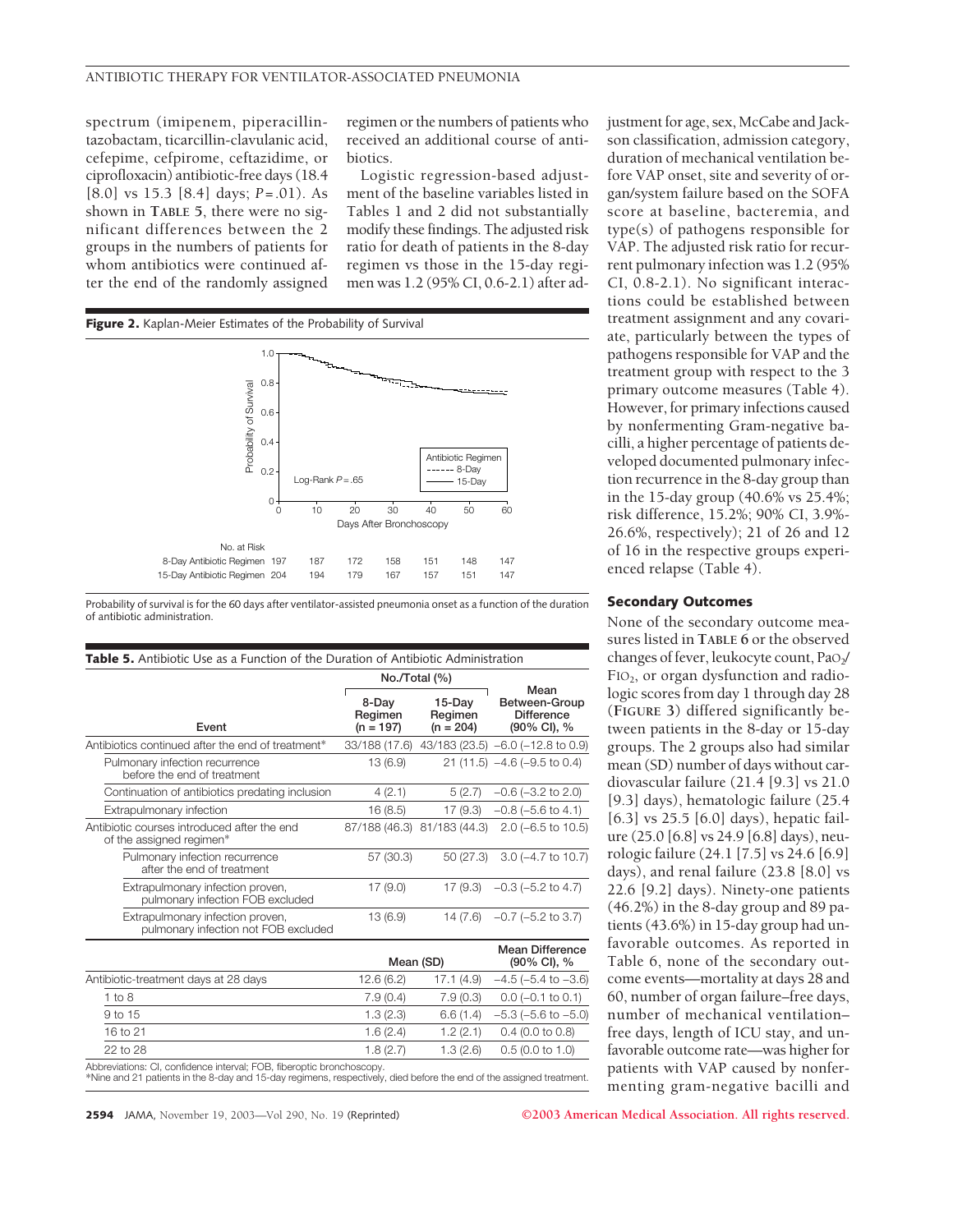treated for 8 days although they did have a slightly higher rate of recurrence (Table 4). Notably, among patients who developed recurrent pulmonary infections, multiresistant pathogens emerged significantly less frequently in those who had received 8 days of antibiotics (42.1% vs 62.3% of recurrent infections; *P*=.04).

# **COMMENT**

In this large, multicenter, randomized, double-blind (until day 8) clinical trial, we observed no benefit to prolonging antibiotics to 15 days from an 8-day regimen, for patients with VAP for whom strict bronchoscopic criteria had been applied to diagnose pulmonary infection and who received appropriate initial empiric antimicrobial treatment. The CIs for the betweengroup differences in mortality and pulmonary infection-recurrence rates exclude an absolute difference exceeding 10% in favor of the 15-day regimen. No differences in other outcome parameters could be established, including the duration of mechanical ventilation, the number of organ failure–free days, the evolution of signs and symptoms potentially linked to pulmonary infection, the duration of ICU stay, and mortality rates on day 60 or status at hospital discharge. The rates of unfavorable outcomes, defined as death, infection recurrence or prescription of a new antimicrobial treatment during the study period, were also similar for the 2 groups.

We also found that the average number of antibiotic-free days from day 1 to day 28 was 50% higher for patients who had been randomized to the 8-day regimen than for patients assigned to the 15 day regimen, thereby emphasizing that such a strategy could effectively lower the exposure of ICU patients with VAP to any unnecessary antimicrobial therapy after randomization. Pertinently, multiresistant pathogens emerged more frequently for patients with pulmonary infection recurrence who had received 15 days of antibiotics. These results are consistent with those of other observational studies conducted on ICU

patients that clearly demonstrated a direct relationship between the use of antimicrobial agents and increased resistance of Enterobacteriaceae and other pathogens.2-4,6,37,38 Although appropriate antibiotics may improve the survival rate of patients with VAP, their indiscriminate use in treating ICU patients without infection should probably be discouraged.<sup>5,10,32</sup>

It is widely accepted that nonfermenting gram-negative bacilli, especially *P aeruginosa*, are difficult to eradicate from the respiratory tract and that the risk of therapeutic failure or relapse, defined as the reappearance of signs of pneumonia and isolation of the same pathogen(s) that have acquired resistance or not, is high in such a setting.18,19,39 In our study, slightly more patients with nonfermenting gramnegative bacilli assigned to the 8-day regimen had pulmonary infection recurrences and we were unable to demonstrate the noninferiority of this regimen for this end point compared with the 15-day course, either because of the relatively small number of studied patients or because the shorter duration of treatment leaves patients vulner-

Table 6. Secondary Study Outcomes as a Function of the Duration of Antibiotic Administration

|                                                                                                                                                                                 | Mean (SD)                       |                                     |                                                           |
|---------------------------------------------------------------------------------------------------------------------------------------------------------------------------------|---------------------------------|-------------------------------------|-----------------------------------------------------------|
| Event                                                                                                                                                                           | 8-Day<br>Regimen<br>$(n = 197)$ | $15$ -Day<br>Regimen<br>$(n = 204)$ | Mean<br>Between-Group<br><b>Difference</b><br>(90% CI), % |
| No. of MV-free days, days 1 to 28<br>All patients                                                                                                                               | 8.7(9.1)                        | 9.1(9.4)                            | $-0.4$ ( $-1.9$ to 1.1)                                   |
| Nonfermenting GNB*                                                                                                                                                              | 8.1(9.5)                        | 6.6(9.3)                            | $1.4 (-1.3 to 4.2)$                                       |
| <b>MRSA</b>                                                                                                                                                                     | 6.1(7.7)                        | 7.4(9.0)                            | $-1.3$ ( $-5.6$ to 3.0)                                   |
| Other bacteria                                                                                                                                                                  | 9.5(9.0)                        | 10.7(9.2)                           | $-1.2$ ( $-3.2$ to 0.8)                                   |
| No. of organ failure-free days, days 1 to 28<br>All patients                                                                                                                    | 7.5(8.7)                        | 8.0(8.9)                            | $-0.5$ ( $-1.9$ to 1.0)                                   |
| Nonfermenting GNB                                                                                                                                                               | 7.0(9.4)                        | 5.8(8.8)                            | $1.2$ ( $-1.5$ to 3.9)                                    |
| <b>MRSA</b>                                                                                                                                                                     | 6.0(7.6)                        | 4.7(6.6)                            | 1.3 $(-2.3 \text{ to } 4.9)$                              |
| Other bacteria                                                                                                                                                                  | 8.1(8.6)                        | 9.7(9.0)                            | $-1.5$ ( $-3.5$ to 0.4)                                   |
| Length of ICU stay, d<br>All patients                                                                                                                                           | 30.0 (20.0)                     | 27.5(17.5)                          | $2.5$ (-0.7 to 5.2)                                       |
| Nonfermenting GNB                                                                                                                                                               | 28.4 (18.4)                     | 27.5(17.8)                          | $0.9(-4.4 \text{ to } 6.2)$                               |
| <b>MRSA</b>                                                                                                                                                                     | 35.8 (19.4)                     | 32.9 (17.9)                         | $2.9$ (-6.6 to 12.4)                                      |
| Other bacteria                                                                                                                                                                  | 29.2 (18.3)                     | 26.5 (17.2)                         | $2.7$ (-1.1 to 6.6)                                       |
|                                                                                                                                                                                 |                                 | No. (%) of Patients                 | <b>Risk Difference</b><br>(90% CI), %                     |
| Unfavorable outcome*<br>All patients                                                                                                                                            | 91(46.2)                        | 89 (43.6)                           | $2.6$ (-5.6 to 10.7)                                      |
| Nonfermenting GNB                                                                                                                                                               | 37/64 (57.8)                    | 31/63 (49.2)                        | $8.6$ (-5.9 to 23.1)                                      |
| <b>MRSA</b>                                                                                                                                                                     | 12/21 (57.1)                    | 16/21 (76.2)                        | $-19.0$ ( $-42.5$ to 4.4)                                 |
| Other bacteria                                                                                                                                                                  | 42/112 (37.5)                   | 42/120 (35)                         | 2.5 (-7.9 to 12.9)                                        |
| Death, day 60<br>All patients                                                                                                                                                   | 50 (25.4)                       | 57 (27.9)                           | $-2.6$ ( $-9.8$ to 4.7)                                   |
| Nonfermenting GNB                                                                                                                                                               | 20/64 (31.3)                    | 24/63 (38.1)                        | $-6.8$ ( $-20.7$ to $7.0$ )                               |
| <b>MRSA</b>                                                                                                                                                                     | 8/21(38.1)                      | 8/21(38.1)                          | $0$ (-24.6 to 24.6)                                       |
| Other bacteria                                                                                                                                                                  | 22/112 (19.6)                   | 25/120 (20.8)                       | $-1.2$ ( $-9.9$ to $7.5$ )                                |
| In-hospital mortality<br>All patients                                                                                                                                           | 63 (32)                         | 61 (29.9)                           | $2.1$ (-5.5 to 9.7)                                       |
| Nonfermenting GNB                                                                                                                                                               | 22/64 (34.4)                    | 26/63 (41.3)                        | $-6.9$ ( $-21.0$ to $7.2$ )                               |
| <b>MRSA</b>                                                                                                                                                                     | 11/21 (52.4)                    | 9/21(42.8)                          | $9.5$ ( $-15.7$ to 34.8)                                  |
| Other bacteria                                                                                                                                                                  | 30/112 (26.8)                   | 26/120 (21.7)                       | $5.1$ (-4.1 to 14.4)                                      |
| Abbreviations: CI, confidence interval; GNB, gram-negative bacilli; ICU, intensive care unit; MV, mechanical ventilation;<br>MRSA, methicillin-resistant Staphylococcus aureus. |                                 |                                     |                                                           |

\*An unfavorable outcome was defined as death, pulmonary infection recurrence, or prescription of a new antibiotic for any reason provided that this new treatment exceeded 48 hours before day 28.

**©2003 American Medical Association. All rights reserved.** (Reprinted) JAMA, November 19, 2003—Vol 290, No. 19 **2595**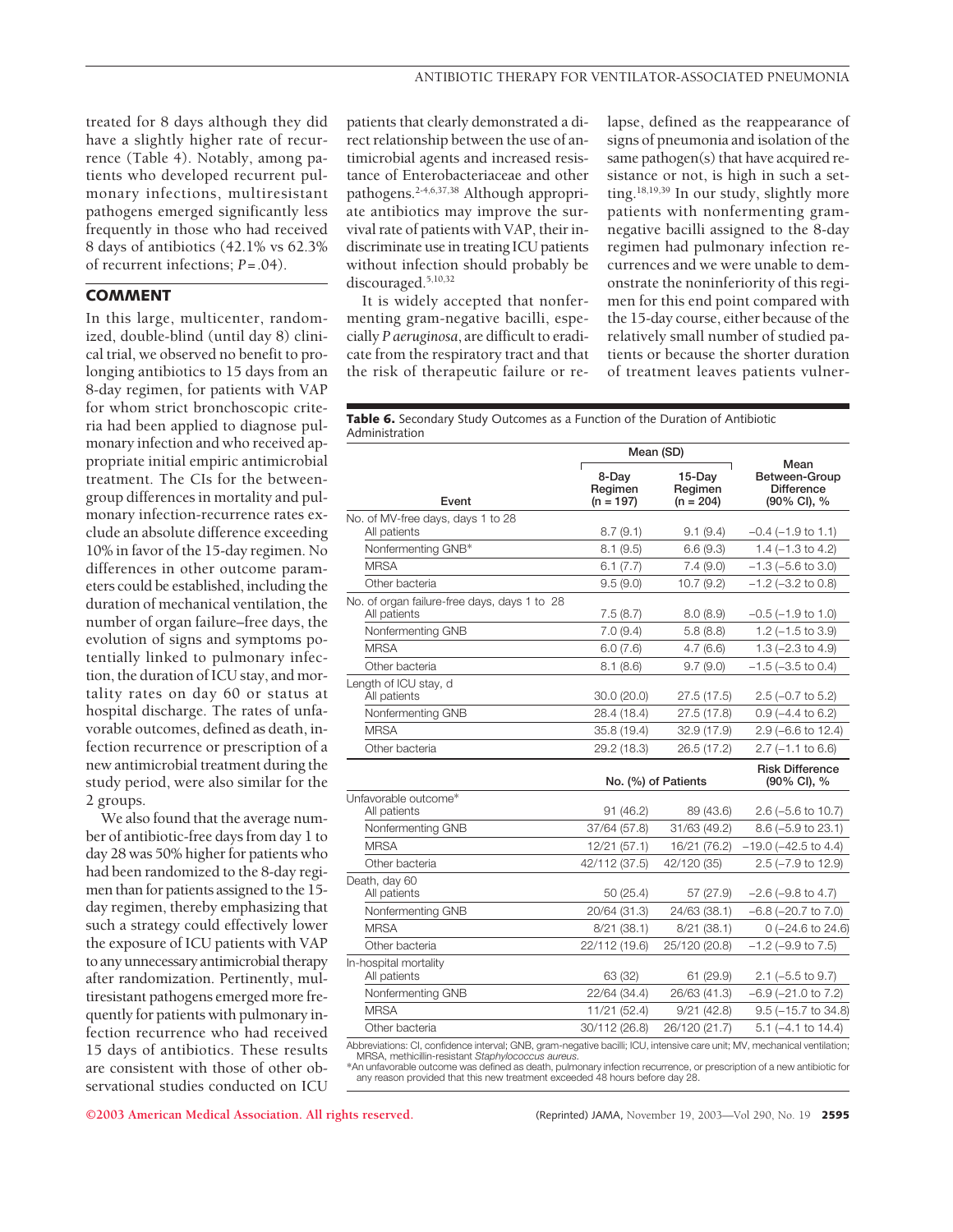able to more pulmonary infection recurrences. However, despite this higher recurrence rate, neither the mortality

nor unfavorable outcome rate was higher for patients with VAP caused by those pathogens when their antimicrobial therapy lasted only 8 days. Therefore, pending the results of studies directly evaluating this point, we believe



Data are expressed as mean (90% confidence interval). SOFA indicates Sepsis-related Organ Failure Assessment; ODIN, organ dysfunction and/or infection.

**2596** JAMA, November 19, 2003—Vol 290, No. 19 (Reprinted) **©2003 American Medical Association. All rights reserved.**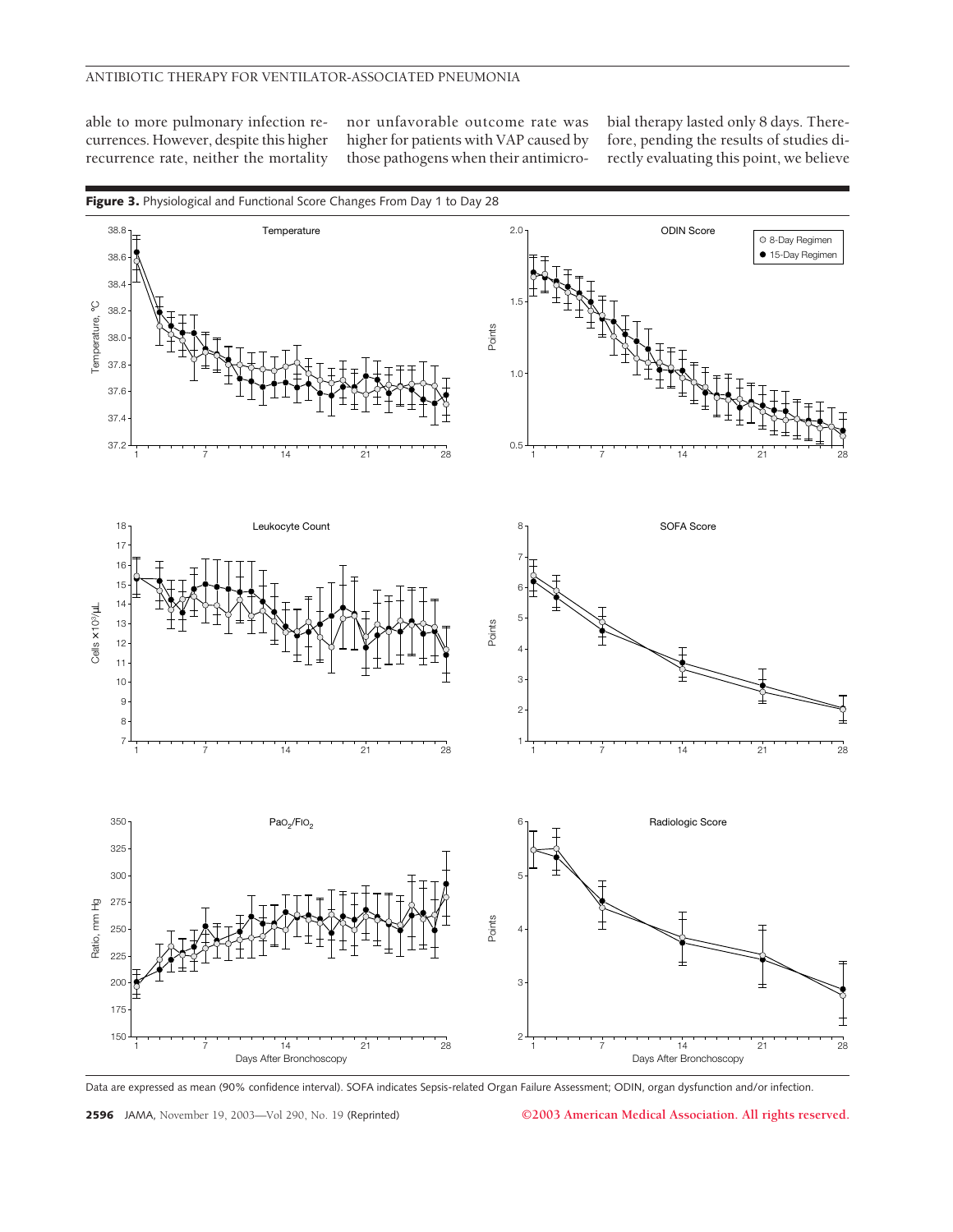that 8 days of antibiotics could be safely implemented for all patients with VAP, including those with infections caused by nonfermenting gram-negative bacilli, provided that extreme vigilance be maintained after cessation of antimicrobial therapy and fiberoptic bronchoscopy be performed as soon as possible when relapse is suspected, as was the case in this study.

To the best of our knowledge, only a few studies have assessed the optimal duration of antimicrobial therapy in patients with VAP.<sup>24,40,41</sup> In a recent cohort study of 102 consecutive patients with VAP prospectively evaluated before and after the application of a clinical guideline restricting the total duration of antibiotics to 7 days for selected patients (those who were neither bacteremic nor neutropenic and who became afebrile under therapy), no statistically significant differences in hospital mortality rates and durations of hospitalizations were found between the 2 study groups; however, in contrast to our results, after-group patients whose mean duration of treatment was 7 days, were less likely to develop a second episode of VAP compared with those in the before group.<sup>24</sup> That study evaluated not only the implementation of a new therapeutic protocol but also new measures for VAP prevention, which could explain why a lower rate of VAP recurrences was documented during its second part.

This trial is limited by uncertainty about the potential effect of its unblinded design. A more rigorous design would have been to use a double-blind scheme throughout the entire study ie, from day 1 to day 28. However, insofar as the choice of antibiotics was left to the treating physician, the use of a placebo for each of the drugs that was prescribed would have posed insurmountable technical and logistical problems. Furthermore, because of the necessity to be able to adapt the dosages of certain antibiotics as a function of their plasma concentrations, the "blind" aspect of the study would obviously have no longer existed for certain patients. However, investigators were not aware of the duration of antibiotics until day 8 and every effort was made to standardize patient follow-up, using rigorous criteria to evaluate their outcome.

The second limitation is that a relatively large subset of ICU patients, as indicated on the flow-chart (Figure 1), was excluded from our study, especially those with early-onset pneumonia who had not received previous antibiotics, those who were severely immunocompromised, those who had little chance of survival (as defined by a SAPS II  $>65$ ) and, most importantly, those for whom the initial empirical antimicrobial therapy was not appropriate, as determined by the susceptibility patterns of the causative microorganisms. In addition, the diagnosis of pulmonary infection had to be confirmed by significant  $(>10^3 \text{ or } >10^4 \text{ colony-forming units})$ mL) quantitative culture results of bronchoscopic specimens to avoid the inclusion of patients with less severe forms of respiratory-tract infection, such as tracheobronchitis. Thus, the results of this study cannot necessarily be extended to other ICU populations, which we did not evaluate.

Finally, it is important to acknowledge that our trial was not designed to directly test the hypothesis that 8 days of antibiotics for patients with VAP is superior to a 15-day regimen, in terms of minimizing adverse drug effects, or in documenting its cost effectiveness. We did not conduct a formal costbenefit study.

In summary, for ICU patients who develop microbiologically proven VAP, we found no clinical advantage of prolonging antimicrobial therapy to 15 days compared with 8 days. The diverse clinical characteristics and reasons for mechanical ventilation among patients enrolled in this trial and the consistency of the results suggest that our conclusions may be applicable to many critically ill patients who develop VAP, with the possible exception of immunocompromised patients, those whose initial empiric antimicrobial treatment was not appropriate for the causative microorganisms, and those whose infections were caused by a nonfermenting gram-negative bacillus, including *P aeruginosa*. Such an approach could help control health care costs and contain the emergence of bacterial resistance in the ICU.

Author Affiliations: Service de Réanimation Médicale, Hôpital Pitié-Salpêtrière, AP-HP (Dr Chastre), Service de Réanimation Médicale, Hôpital Bichat-Claude-Bernard, AP-HP (Dr Wolff), Service de Réanimation Médicale, Hôpital Européen Georges-Pompidou, AP-HP (Dr Fagon), Département de Biostatistique et Informatique Médicale, Hôpital Saint-Louis, AP-HP (Dr Chevret), and Service de Réanimation, Hôpital des Diaconesses, Paris (Dr Thomas); Service de Réanimation Médicale, Hôpital Kremlin-Bicêtre, AP-HP, Le Kremlin-Bicêtre (Dr Wermert): Service de Réanimation, Hôpital Les Audaries, La-Roche-sur-Yon (Dr Clementi); Service de Réanimation Médicale, Hôpital Raymond-Poincaré, AP-HP, Garches (Dr Gonzalez); Département d'Anesthésie et de Réanimation, CHU de Rouen, Rouen (Dr Jusserand); Service de Réanimation Médicale CHU d'Angers, Angers (Dr Asfar); Service de Réanimation, Hôpital Courcouronne, Évry (Dr Perrin); Service de Réanimation Médicale, Hôpital Saint-Louis, AP-HP, Paris (Dr Fieux): and Département d'Anesthésie et de Réanimation, CHU de Montpellier, Montpellier (Dr Aubas), France.

**Author Contributions:** As principal investigators of the PneumA trial, Drs Chastre, Wolff, Fagon, and Chevret had full access to all the data in the study and take responsibility for the integrity of the data and the accuracy of the data analysis. *Study concept and design:* Chastre, Wolff, Fagon, Chevret.

*Acquisition of data:* Chastre, Wolff, Fagon, Chevret, Thomas, Wermert, Clementi, Gonzalez, Jusserand, Asfar, Perrin, Fieux, Aubas.

*Analysis of data:* Chastre, Wolff, Fagon, Chevret, Thomas, Wermert, Clementi, Gonzalez, Jusserand, Asfar, Perrin, Fieux, Aubas.

*Drafting of the manuscript:* Chastre, Wolff, Fagon, Chevret.

*Critical revision of the manuscript for important intellectual content:* Chastre, Wolff, Fagon, Chevret, Thomas, Wermert, Clementi, Gonzalez, Jusserand, Asfar, Perrin, Fieux, Aubas.

S*tatistical expertise:* Chastre, Wolff, Chevret.

*Obtained funding:* Chastre, Wolff, Fagon, Chevret. *Administrative, technical or material support:* Chastre, Wolff, Fagon, Chevret, Thomas, Wermert, Clementi, Gonzalez, Jusserand, Asfar, Perrin, Fieux, Aubas. *Study supervision:* Chastre, Wolff, Fagon, Chevret.

**PneumA Independent Monitoring Committee:** Françoise Doyon, MD (Institut Gustave-Roussy); Olivier Lortholary, MD (Hôpital Necker–Enfants Malades, AP-HP); and Jean-Roger Legall, MD (Hôpital Saint-Louis, AP-HP).

**PneumA Collaborative Investigation Group:** In addition to the authors, the PneumA Trial Group included the following French centers and investigators: A. Alvarez, C. Brun-Buisson, F. Stéphan (Hôpital Henri-Mondor, AP-HP), P. Alquier (CHRU Angers), F. D'Athis (Hôpital Lapeyronnie, Montpellier), P. F. Perrigault, P. Colson (Hôpital A.-de-Villeune, Montpellier), P. Corne, O. Jonquet (Hôpital Gui-de-Chauliac, Montpellier), J. P. Bedos (CHG de Versailles, Le Chesnay), F. Blot, G. Nitenberg (Institut Gustave-Roussy, Villejuif ), J. Bocquet, P. E. Bollaert (Hôpital Général, Nancy), F. Brivet, C. Legall, G. Simonneau (Hôpital de Clamart, AP-HP), R. Bronchard, J. Marty, H. Mal, M. Fournier (Hôpital Beaujon, AP-HP), M. Canonne (Hôpital Les Feugrais, Elbeuf), Y. Castaing (Hôpital Pellegrin Tripode, Bordeaux), J. Régnier (Hôpital les Audaries, La-Roche-sur-Yon), J. M. Coulaud (CHI, Montfermeil),<br>Y. Domart (Centre Hospitalier, Compiègne), P. Gajdos (Hôpital R.- Poincaré, AP–HP), B. Garo, J. M. Boles